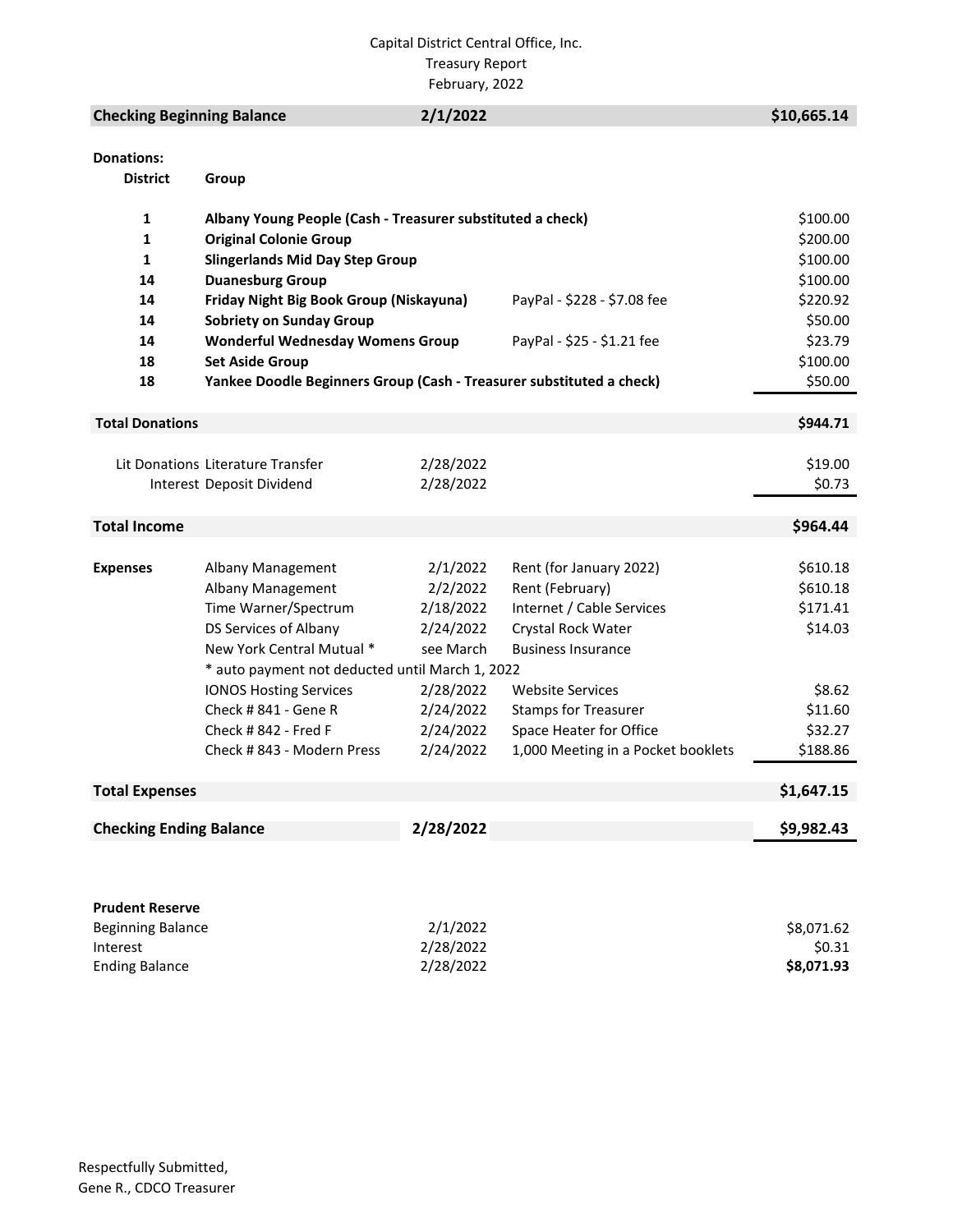# Available\*\* \$9,283.64

Current \$9,283.64

### Feb 1, 2022 - Feb 28, 2022 Custom

| Date | <b>Description</b>                                                                                                                                                                             | Amount       | <b>Balance</b>       |
|------|------------------------------------------------------------------------------------------------------------------------------------------------------------------------------------------------|--------------|----------------------|
|      | 02/28/2022 Deposit Dividend DIVIDEND / %% APY Earned 0.10% 02/01/22 to 02/28/22 %% APYE Avg Daily Bal 9,512.82                                                                                 |              | \$0.73 \$9,982.43    |
|      | 02/28/2022 Deposit Home Banking Transfer / From CAPITAL DISTRIC 0000816580 Share 0090 Connect-24 02/28/2022 08:02 891749 - Lit.                                                                |              | \$19.00 \$9,981.70   |
|      | Donations                                                                                                                                                                                      |              |                      |
|      | 02/28/2022 Withdrawal Business Debit / WWW.1AND1.COM CHESTERBROOK PA Date 02/27/22 2 2059047550 8 4816 %% Card 21 #0553                                                                        |              | -\$8.62 \$9,962.70   |
|      | 02/25/2022 Transaction COMMENT / %% ACH Trace 091000018898470                                                                                                                                  | \$0.00       |                      |
|      | 02/25/2022 Deposit PAYPAL / TYPE: TRANSFER ID: PAYPALSD11 CO: PAYPAL                                                                                                                           |              | \$244.71 \$9,971.32  |
|      | 02/24/2022 Check #000843: Draft 000843                                                                                                                                                         |              | -\$188.86 \$9,726.61 |
|      | 02/24/2022 Check #000842: Draft 000842                                                                                                                                                         |              | -\$32.27 \$9,915.47  |
|      | 02/24/2022 Check #000841: Draft 000841                                                                                                                                                         |              | -\$11.60 \$9,947.74  |
|      | 02/24/2022 Withdrawal DS WATERS OF AME / TYPE: MSInvoice ID: 1205743877 CO: DS WATERS OF AME %% ACH Trace                                                                                      |              | -\$14.03 \$9,959.34  |
|      | 042000012967256                                                                                                                                                                                |              |                      |
|      | 02/23/2022 Deposit #964958 / CAP COM FCU Business Mobile Deposit CAP COM FCU NY                                                                                                                |              | \$100.00 \$9,973.37  |
|      | 02/23/2022 Deposit #964400 / CAP COM FCU Business Mobile Deposit CAP COM FCU NY                                                                                                                |              | \$100.00 \$9,873.37  |
|      | 02/18/2022 Deposit #798284 / CAP COM FCU Business Mobile Deposit CAP COM FCU NY                                                                                                                |              | \$200.00 \$9,773.37  |
|      | 02/18/2022 Withdrawal SPECTRUM / TYPE: SPECTRUM ID: 0000358635 CO: SPECTRUM %% ACH Trace 021000025711660                                                                                       |              | -\$171.41 \$9,573.37 |
|      | 02/16/2022 Deposit #099289 / CAP COM FCU Business Mobile Deposit CAP COM FCU NY %% Check hold release 02/18/22 75.00                                                                           |              | \$150.00 \$9,744.78  |
|      | 02/16/2022 Deposit #099038 / CAP COM FCU Business Mobile Deposit CAP COM FCU NY                                                                                                                |              | \$100.00 \$9,594.78  |
|      | 02/16/2022 Deposit #098726 / CAP COM FCU Business Mobile Deposit CAP COM FCU NY                                                                                                                |              | \$50.00 \$9,494.78   |
|      | 02/06/2022 Deposit Home Banking Transfer / From Share 0013 Connect-24 02/06/2022 21:37 384817 - Money mistakenly deposited to savings<br>instead of checking.                                  | \$775.00     | \$9,444.78           |
|      | 02/02/2022 Withdrawal Albany Managemen / TYPE: WEB PMTS ID: 9001018453 CO: Albany Managemen %% ACH Trace 081503507855722                                                                       |              | -\$610.18 \$8,669.78 |
|      | 02/01/2022 Withdrawal Albany Managemen / TYPE: WEB PMTS ID: 9001018453 CO: Albany Managemen %% ACH Trace 081503507231171                                                                       | $-$ \$610.18 | \$9,279.96           |
|      | ** This balance may include overdraft or line of credit funds.<br>Starting balance = $$610.18 + $9,279.96 =$<br>\$9,890.14, + \$775.00 (mistaken January deposit to<br>Savings) = $$10,665.14$ |              |                      |